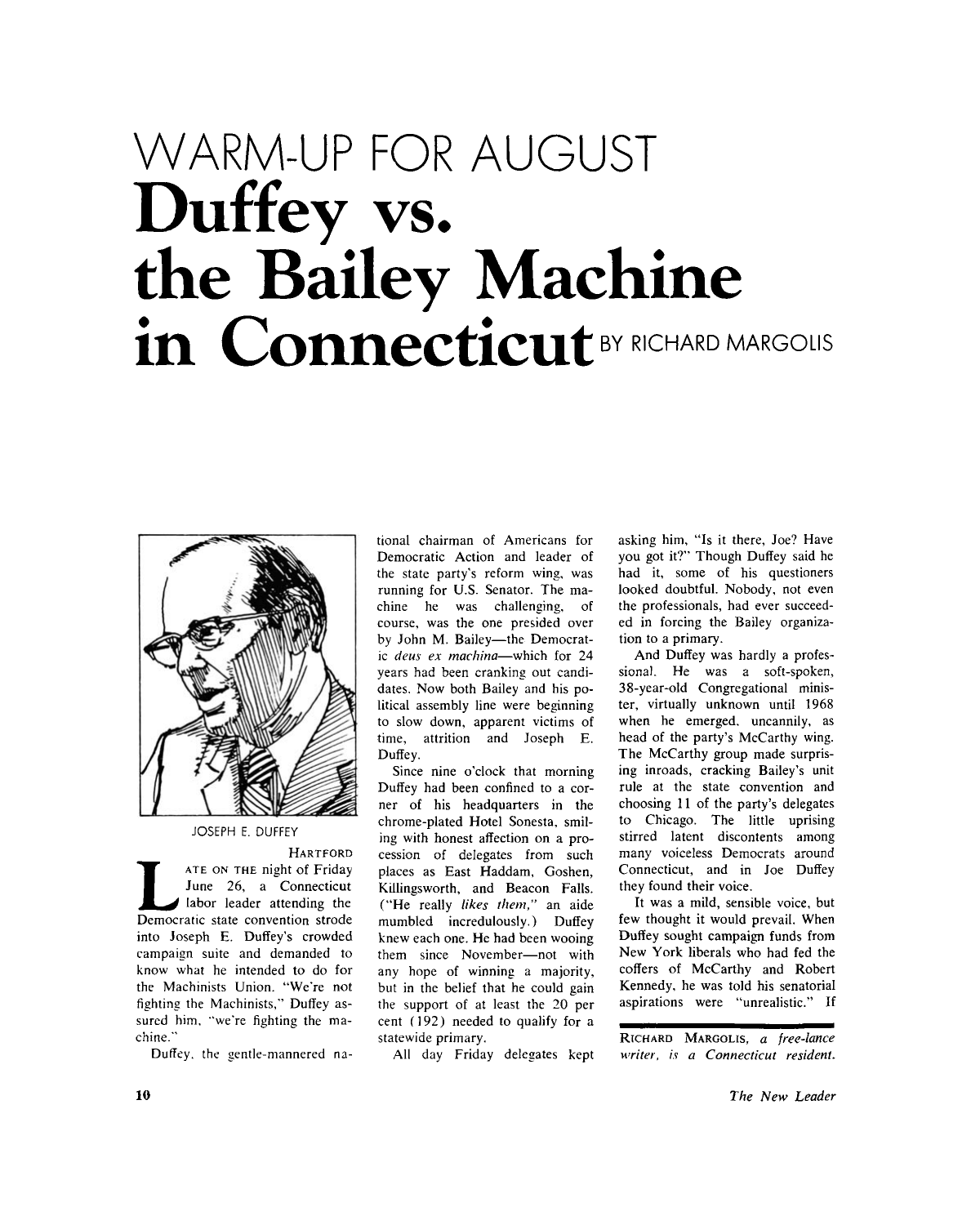Bailey was Goliath, who would pay for Duffey's slingshot? Not the fat cats, not the realists. Even Chester Bowles and Abraham Ribicoff, two of Duffey's more luminous supporters, privately despaired of his chances to capture 20 percent of the delegates.

By June 26 most of the 960 delegates seemed to have made up their minds: They liked Duffey, but they were not going to vote for him. Instead they would remain faithful to their habits, their associates and their jobs: They would vote for one Alphonsus J. Donahue, a hearty, white-haired zipper distributor from Stamford.

Over the years Donahue had acquired upwards of a dozen children, a million dollars and a taste for politics. Once it became clear last winter that Senator Thomas J. Dodd would not be renominated, Donahue announced for Senator and, in the fullness of time, won the Bailey organization's halfhearted endorsement. (Dodd subsequently had a heart attack and dropped out of the race, threatening to run later as an independent.)

There was a third candidate— State Senate Majority Leader Ed ward Marcus, a lonely, somewhat saturnine middle-of-the-roader. Marcus was neither in the organization's Bailey-wick nor in Duffey's camp of reform-minded, warending, priority-reordering liberals. He was nowhere. Still, he was predicting he would get 350 votes.

Marcus' campaign slogan was New Frontierish: "Tough, very tough, but so are the problems." In this there was an element of contempt for Duffey, a hint that the amateur was too soft and sentimental to be a politician. After Marcus decided to run for Senator he took Duffey to lunch and advised him to quit the race. (Duffey is such a pleasant fellow, his enemies never hesitate to give him bad advice.) "You'll only get about 8 per cent of the delegates, Joe," Marcus predicted. "On Friday night you'll sit in

your hotel room and count your sure votes, and that's when you'll have some hard decisions to make. When that happens, Joe, I'll be there."

We are votes. Marcus, however, was seen the votes. Marcus, however, was **v** ow IT was Friday night (or early Saturday) and Duffey was counting his nowhere in sight.

A broad-beamed lady delegate wearing a flowery print dress suddenly materialized on the sofa opposite Duffey. "What kind of a senator are you going to be?" she demanded. "Will your door be open to people like us or will you slam it shut like that Rubicoff *[sic]* fellow?" For an answer Duffey extended both hands to the lady, but she had already turned her back and was on her way to the candidate's hospitality bar nearby. "The candidates talk while the delegates drink," an aide whispered consolingly.

The lady delegate was replaced by a sad-eyed man with a crew cut who said that things were very tough in the Naugatuck Valley. "I'm with you all the way, Joe, you know that, but there's a lot of pressure on me." Duffey wanted to know what kind of pressure.

" Oh you know how things are down there," the delegate said. Duffey fingered his glasses and smiled questioningly. The sad-eyed man shrugged, clapped Duffey on the back and departed for the bar.

By 2 **A.M** . the ice had melted, the booze was gone and the staff was wilting; only Duffey was still going strong. His wife, Pat, and their two boys had long since gone home to bed. (The family lives in Hartford.) An assistant gazed sadly at a basket of fresh strawberries a well-wisher had sent over earlier that evening. They were smothered in delegates' cigarette butts. "Joe," the assistant pleaded, "it's time to go home. Tomorrow is another day."

Saturday morning was damp and

dreary, but the delegates at Bushnell Memorial Hall were in **a** holiday mood. Outside the huge stone building drummers and trumpeteers were already tuning up for carefully scheduled spontaneous demonstrations; pretty girls in miniskirts and straw hats were passing out candidates' buttons; unsmiling young men holding walkie-talkies to their ears wandered through the crowd, the silver aerials pointing confidently toward the clouds; **a**  loudspeaker blared the wares of candidate Marcus—"tough, very tough"—and a Duffey "delegatessen" dispensed free sandwiches and iced tea—"with love and hope," the sign said.

Inside the auditorium delegates reluctantly got down to business. It was going to be a long day. The Bailey organization's strategy was to place the senatorial nomination last on the agenda, thereby giving Donahue's men plenty of time to capture wavering votes. Meanwhile, the delegates started slogging through the long state ticket, beginning with the nomination for governor of Emilio (Mim) Q. Daddario, a moderate congressman who had no opposition.

Daddario had been fastidiously neutral in the senatorial fracas, but a few weeks before the convention word drifted down that he hoped Duffey would ultimately bow out of the race and settle for a place on the state ticket. The rumor alarmed Duffey loyalists, some of whom smelled "a deal." So Duffey met with Bailey. "I'd like you to tell Daddario two things," Duffey said. "First, I don't want a place on the state ticket. Second, I may smile a lot but I can be a real bastard."

A few days later Bailey saw Duffey again. "I gave Daddario your message," Bailey reported. "I told him you don't want a place on the state ticket and you're a bastard."

"Thank you," said Duffey.

For the final confrontation Duffey's organization set up its battle